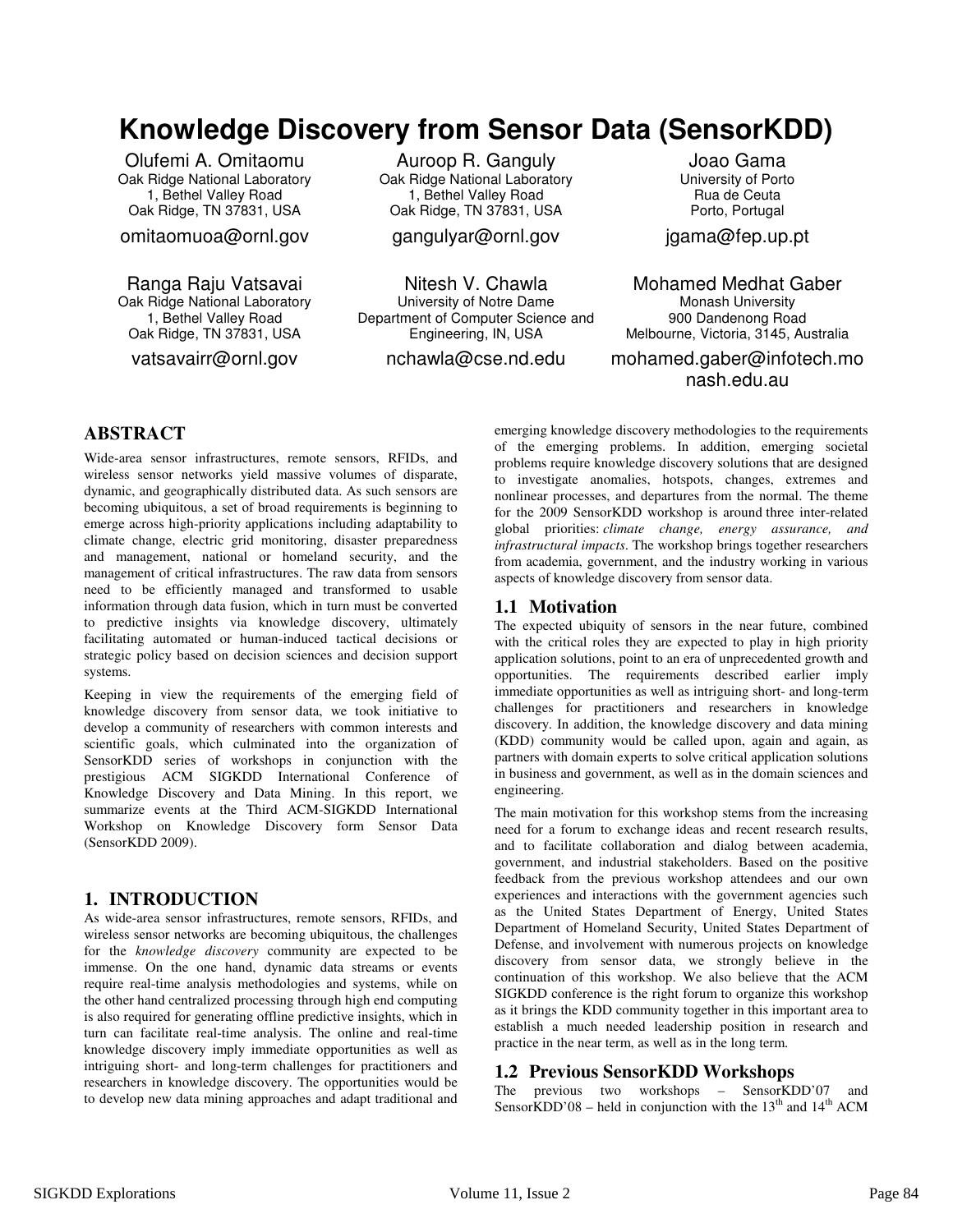SIGKDD Conference on Knowledge Discovery and Data Mining respectively attracted several participants as well as many high quality papers and presentations. The 2007 workshop was attended by more than seventy registered participants. The workshop program includes presentations by authors of six accepted full papers and four invited speakers. The invited speakers were Prof. Pedro Domingos of the University of Washington, Prof. Joydeep Ghosh of the University of Texas, Austin, Prof. Hillol Kargupta of the University of Maryland, Baltimore County, and Dr. Brian Worley of the Oak Ridge National Laboratory (ORNL). There were also poster presentations by authors of six accepted short papers. The extended versions of papers presented at the workshop were developed into a book titled *Knowledge Discovery from Sensor Data* [1], the first book published in this specific discipline.

The 2008 workshop was attended by more than 60 registered participants. There were presentations by authors of seven accepted full papers and six accepted short papers; the workshop program also include presentations by two invited speakers – Prof. Jiawei Han of the University of Illinois at Urbana-Champaign and Dr. Kendra Moore of the Defense Advanced Research Projects Agency*.* The extended versions of papers presented at the 2008 workshop are scheduled for publication as *Springer's LNCS post-proceedings* in 2009.

#### **2. SUMMARY OF THE 2009 WORKSHOP**

The highlights of the SensorKDD 2009 workshop are oral presentations of accepted papers, presentations by invited speakers, and oral presentations by the winners of the first SensorKDD Cup, similar in spirit to the KDD Cup, but in line with the workshop theme.

Based on a minimum of two reviews per paper, we selected *six full* paper and *eight short* papers. In addition to the oral presentations of accepted papers, the workshop featured three invited speakers: Dr. Aurelie Lozano of IBM T.J. Watson Research Center, Mr. Alessandro Donati of the European Space Agency, Darmstadt, Germany, and Prof. Carlos Guestrin of Carnegie Mellon University. For the SensorKDD Cup, we challenged contestants with intriguing problems along with geographically distributed and dynamic data from sensors and model simulations. The datasets were provided and/or compiled by leveraging the Oak Ridge National Laboratory resources. Two winners were selected to present their results at the workshop. All papers presented at the workshop are available in [2].

## **2.1 Full Research Papers**

Below is a list of accepted full papers and their respective authors:

- Handling Outliers and Concept Drift in Online Mass Flow Prediction in CFB Boilers by *J. Bakker, M. Pechenizkiy, I. Zliobaite, A. Ivannikov, and T. Karkkainen (Best Paper Award Winner).*
- An Exploration of Climate Data Using Complex Networks by *Karsten Steinhaeuser, Nitesh V. Chawla, and Auroop R. Ganguly (1st Best Student Paper Award Winner).*
- A Comparison of SNOTEL and AMSR-E Snow Water Equivalent Datasets in Western U.S. Watersheds by

*Cody L. Moser, Oubeidillah Aziz, Glenn A. Tootle, Venkat Lakshmi, and Greg Kerr*.

- EDISKCO: Energy Efficient Distributed in-Sensor-Network K-center Clustering with Outliers by *Marwan Hassani, Emmanuel Muller, and Thomas Seidl*.
- Phenological Event Detection from Multitemporal Image Data by *Ranga Raju Vatsavai*.
- Mining in a Mobile Environment by *Sean McRoskey, James Notwell, Nitesh V. Chawla, and Christian Poellabauer (2nd Best Student Paper Award Winner)*.

#### **2.2 Short Research Papers**

The following is a list of accepted short papers and their respective authors:

- On the Identification of Intra-seasonal Changes in the Indian Summer Monsoon by *Shivam Tripathi and Rao S. Govindaraju*.
- Reduction of Ground-Based Sensor Sites for Spatio-Temporal Analysis of Aerosols by *Vladan Radosavljevic, Slobodan Vucetic, and Zoran Obradovic*.
- OcVFDT: One-class Very Fast Decision Tree for Oneclass Classification of Data Streams by *Chen Li, Yang Zhang, and Xue Li.*
- A Frequent Pattern Based Framework for Event Detection in Sensor Network Stream Data by *Li Wan, Jianxin Liao, and Xiaomin Zhu*.
- Supervised Clustering via Principal Component Analysis in a Retrieval Application by *Esteban Garcia-Cuesta, Ines M. Galvan, and Antonio J. de Castro*.
- A Novel Measure for Validating Clustering Results Applied to Road Traffic by *Yosr Naija and Kaouther Blibech Sinaoui*.
- SkyTree: Scalable Skyline Computation for Sensor Data by *Jongwuk Lee and Seung-won Hwang.*
- Clustering of Power Quality Event Data Collected via Monitoring Systems Installed on the Electricity Network by *Mennan Guder, Nihan Kesim Cicekli, Ozgul Salor, and Isik Cadirci.*

## **2.3 SensorKDD'09 Cup Winners**

The titles and authors of the SensorKDD'09 Cup winners are:

- Change Detection in Rainfall and Temperature Patterns over India by *Shivam Tripathi and Rao S. Govindaraju*.
- Anomaly Detection and Spatio-Temporal Analysis of Global Climate System by *Mahashweta Das and Srinivasan Parthasarathy.*

## **3. CONCLUSIONS**

Extracting knowledge and emerging patterns from sensor data is a nontrivial task. The challenges for the knowledge discovery community are expected to be immense. As evidenced from the participation and quality of submissions to the previous three SensorKDD workshops, it is clear that the "Knowledge Discovery from Sensor Data or SensorKDD" is a growing area and an important specialty (sub-area) within knowledge discovery. The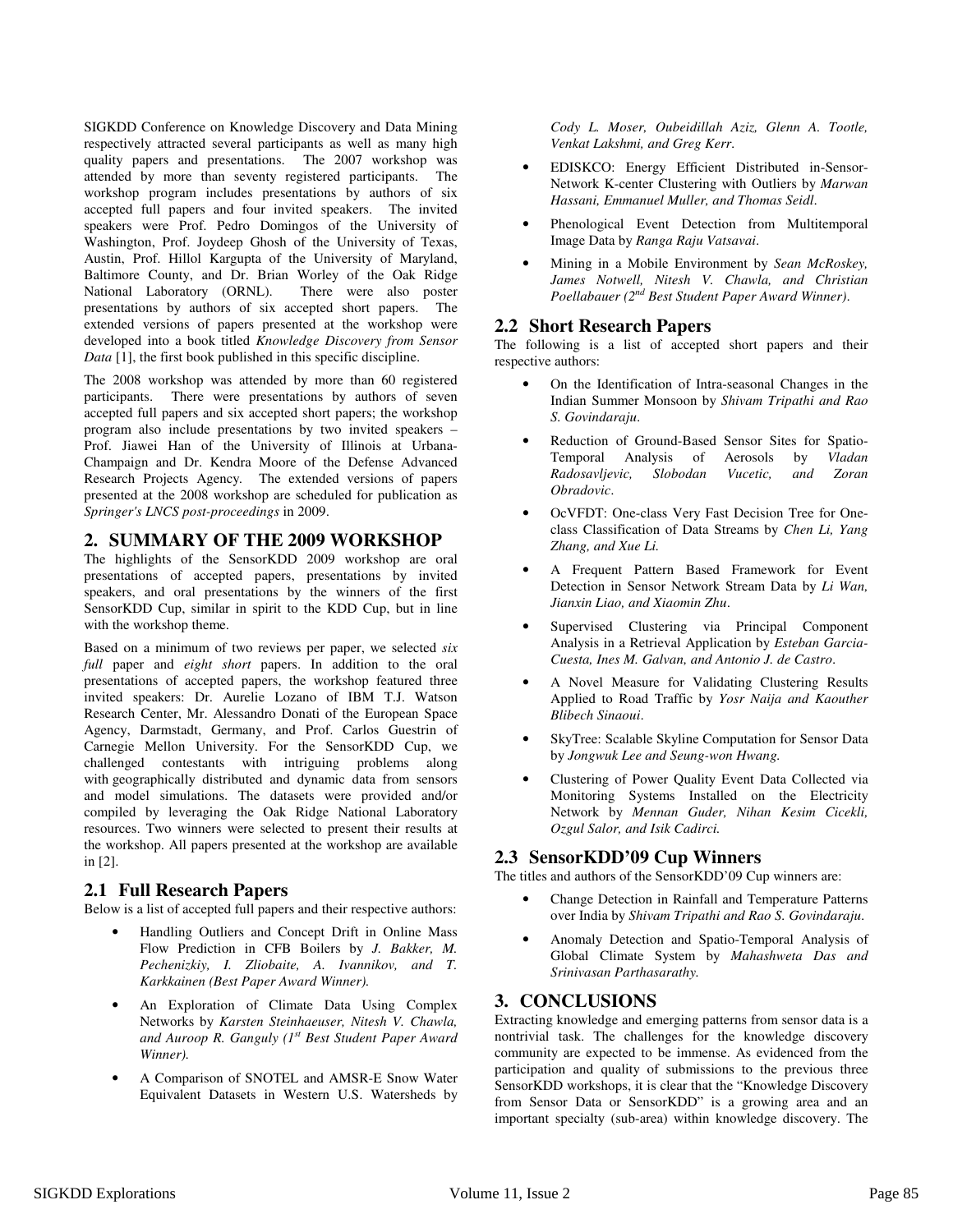SensorKDD workshop is proven to be an attractive forum for the researchers from academia, industry and government, to exchange ideas, initiate collaborations and lay foundation to the future of this important and growing area. The workshop witnessed lively participation from all quarters, generated interesting discussions immediately after each presentation and as well as at the end of the workshop. All participants agreed for continued patronage for the SensorKDD workshop. In addition to the ACM workshop proceedings, extended papers will be published as post workshop proceedings in Springer's well-known "Lecture Notes in Computer Science" series.

#### **4. SPONSORSHIP**

The SensorKDD'09 workshop was sponsored by the Geographic Information Science and Technology (GIST) Group at Oak Ridge National Laboratory, the Computational Sciences and Engineering (CSE) Division at the Oak Ridge National Laboratory, and Cooperating Objects Network of Excellence (CONET).

#### **5. ACKNOWLEDGMENTS**

We would like to thank our sponsors for their kind donations. We would like to thank the authors of all submitted papers and presenters. Their innovation and creativity has resulted in a strong technical program. We are highly indebted to the program committee members, whose reviews ensured the development of a competitive and strong technical program. The program committee listed in alphabetical order of last names are: Adedeji B. Badiru, Eric Auriol, Albert Bifet, Michaela Black, Jose del Campo-Avila, Andre Carvalho, Sanjay Chawla, Diane Cook, Alfredo Cuzzocrea, Christie Ezeife, David J. Erickson III, Yi Fang, Francisco Ferrer, James H. Garrett, Joydeep Ghosh, Bryan L. Gorman, Sara Graves, Ray Hickey, Forrest Hoffman, Luke (Jun) Huan, Volkan Isler, Vandana Janeja, Yu (Cathy) Jiao, Ralf Klinkenberg, Miroslav Kubat, Vipin Kumar, Mark Last, Chang-Tien Lu, Elaine Parros Machado de Sousa, Sameep Mehta, Laurent Mignet, S. Muthu Muthukrishnan, George Ostrouchov, Rahul Ramachandran, Pedro Rodrigues, Josep Roure, Bernhard Seeger, Cyrus Shahabi, Shashi Shekhar, Lucio Soibelman, Alexandre Sorokine, Eduardo J. Spinosa, Karsten Steinhaeuser, Peng Xu, Eiko Yoneki, Philip S. Yu, Nithya Vijayakumar, and Guangzhi Qu.

We would like to thank our invited speakers, Dr. Aurélie Lozano of IBM T.J. Watson Research Center, Mr. Alessandro Donati of European Space Agency, Darmstadt, Germany, and Prof. Carlos Guestrin of Carnegie Mellon University, who, despite their busy schedules, readily agreed and delivered highly motivating and informative talks. We would like to thank, Dr. Brian Worley, Director, Computational Sciences and Engineering Division (CSED), Oak Ridge National Laboratory (ORNL), for his encouragement, support, and continued patronage of SensorKDD workshop series, and Dr. Budhendra Bhaduri, Group Leader, Geographic Information Science and Technology, CSED, ORNL, for his enthusiastic support and sponsorship.

This workshop report was compiled by Dr. Olufemi A. Omitaomu of the Computational Sciences and Engineering Division at Oak Ridge National Laboratory. The workshop report has been coauthored by employees of UT-Battelle, LLC, under contract DE-AC05-00OR22725 with the U.S. Department of Energy. The

United States Government retains, and the publisher by accepting the article for publication, acknowledges that the United States Government retains, a non-exclusive, paid-up, irrevocable, worldwide license to publish or reproduce the published form of this manuscript, or allow others to do so, for United States Government purposes.

#### **6. REFERENCES**

- [1] Auroop R. Ganguly, Joao Gama, Olufemi A. Omitaomu, Mohamed M. Gaber, and Ranga Raju Vatsavai (2009). *Knowledge Discovery from Sensor Data*. New York, NY: CRC Press, January.
- [2] Olufemi A. Omitaomu, Auroop R. Ganguly, Joao Gama, Ranga Raju Vatsavai, Nitesh V. Chawla, and Mohamed Medhat Gaber (2009). *Proceedings of the Third International Workshop on Knowledge Discovery from Sensor Data*. Paris, France: ACM Digital Library. Available online: http://portal.acm.org/toc.cfm?id=1601966&coll=GUIDE&dl =GUIDE&type=proceeding&idx=SERIES939&part=series&

WantType=Proceedings&title=KDD&CFID=49782169&CF TOKEN=54456709.

### **About the Workshop Organizers:**

Dr. Olufemi A. Omitaomu is a research scientist in the Computational Sciences and Engineering Division at the Oak Ridge National Laboratory. He is also an adjunct assistant professor at the University of Tennessee, Knoxville. His research interests include streaming and real-time data mining, infrastructure modeling and analysis, machine learning, and signal processing. He received Ph.D. in information engineering from the University of Tennessee. He has published in top peerreviewed journals and conferences; co-organized and co-chaired workshop and sessions at professional conferences including the ACM Workshop on Knowledge Discovery from Sensor Data held in conjunction with ACM SIGKDD 2007 and ACM SIGKDD 2008. He previously worked as a data analyst with Mobil Exploration and Production Company for more than five years.

Dr. Auroop R. Ganguly is a research scientist within the Computational Sciences and Engineering division of the Oak Ridge National Laboratory since 2004. His research interests are climate change impacts, geoscience informatics, civil and environmental engineering, computational data sciences, and knowledge discovery. Prior to ORNL, he has more than five years of experience in the software industry, specifically Oracle Corporation and a best-of-breed company subsequently acquired by Oracle, and about a year in academia, specifically at the University of South Florida in Tampa. He has a PhD from the Civil and Environmental Engineering department of the Massachusetts Institute of Technology, several years of research experience with a group at the MIT Sloan School of Management, experience in private consulting, and a wide range of peerreviewed publications spanning multiple disciplines. Currently, he is also an adjunct professor at the University of Tennessee in Knoxville.